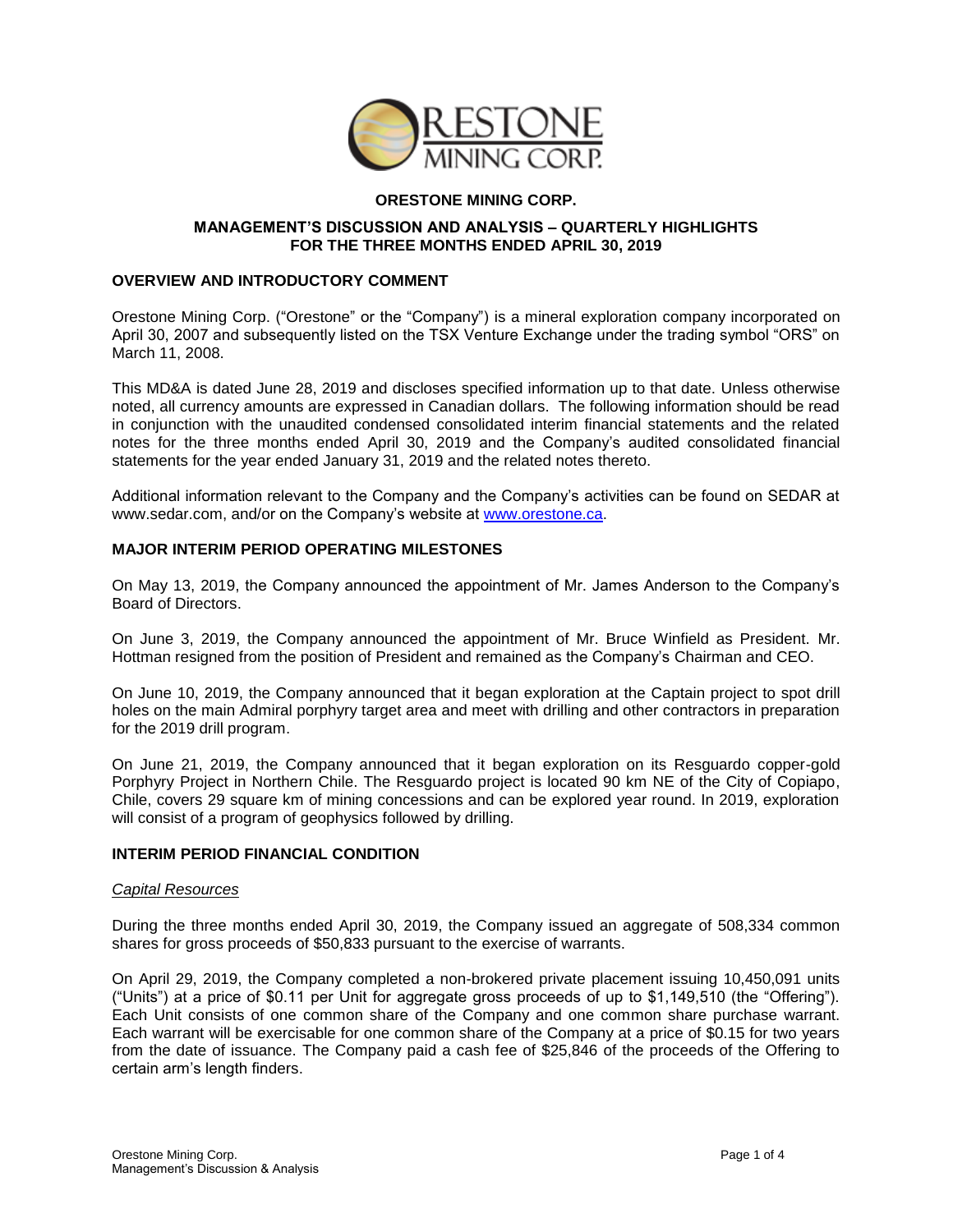

Subsequent to the quarter-end, on June 3, 2019, the Company granted directors, officers and employees of the Company incentive stock options to purchase an aggregate of 1,015,000 common shares. The options are exercisable until May 30, 2024 at an exercise price of \$0.15 per share.

Subsequent to the quarter-end, on June 7, 2019, the Company issued an aggregate of 300,000 common shares for gross proceeds of \$30,000 pursuant to the exercise of warrants.

The Company is aware of the current conditions in the financial markets and has planned accordingly. The Company's current treasury and the future cash flows from equity issuances and the potential exercise of warrants and options, along with the planned developments within the Company will allow its efforts to continue throughout 2019. If the market conditions prevail or improve, the Company will make adjustment to budgets accordingly.

### *Liquidity*

As at April 30, 2019, the Company had working capital of \$726,622 (January 31, 2019 – working capital deficiency of \$276,360). As at April 30, 2019, cash totaled \$917,973, an increase of \$869,624 from \$48,349 as at January 31, 2019. The increase was due to (a) the net proceeds from financing activities of \$1,142,137 while being offset by (b) operating expenses of \$240,194 and (c) exploration and evaluation assets expenditures of \$32,320.

#### *Operations*

#### **For the three months ended April 30, 2019 compared with the three months ended April 30, 2018:**

The Company recorded a comprehensive loss for the three months ended April 30, 2019 of \$94,419 (loss per share - \$0.01) compared to a comprehensive loss of \$79,716 (loss per share - \$0.01) for the three months ended April 30, 2018.

Excluding the non-cash share-based compensation of \$8,806 (2018 - \$12,939), the expenses amounted to \$85,613 (2018 - \$66,777), an increase of \$18,836. The change in the expenses was mainly due to increases in: (a) salaries and consulting fees of \$33,488 (2018 – \$17,791); (b) travel expenditures of \$18,836 (2018 - \$Nil); (c) professional fees of \$13,101 (2018 - \$9,393) and (d) investor relations of \$2,831 (2018 - \$484). All such increases are because the Company was active in preparing the drill program at its Captain project and completing a private placement. The increases were offset by decreases in office expenditures of \$4,963 (2018 - \$7,816) and project search of \$5,000 (2018 - \$23,733).

### **SIGNIFICANT RELATED PARTY TRANSACTIONS**

During the quarter, there was no significant transaction between related parties.

### **COMMITMENTS, EXPECTED OR UNEXPECTED, OR UNCERTAINTIES**

As of the date of the MD&A, the Company has no outstanding commitments.

Other than disclosed in this MD&A – Quarterly Highlights, the Company does not have any commitments, expected or unexpected, or uncertainties.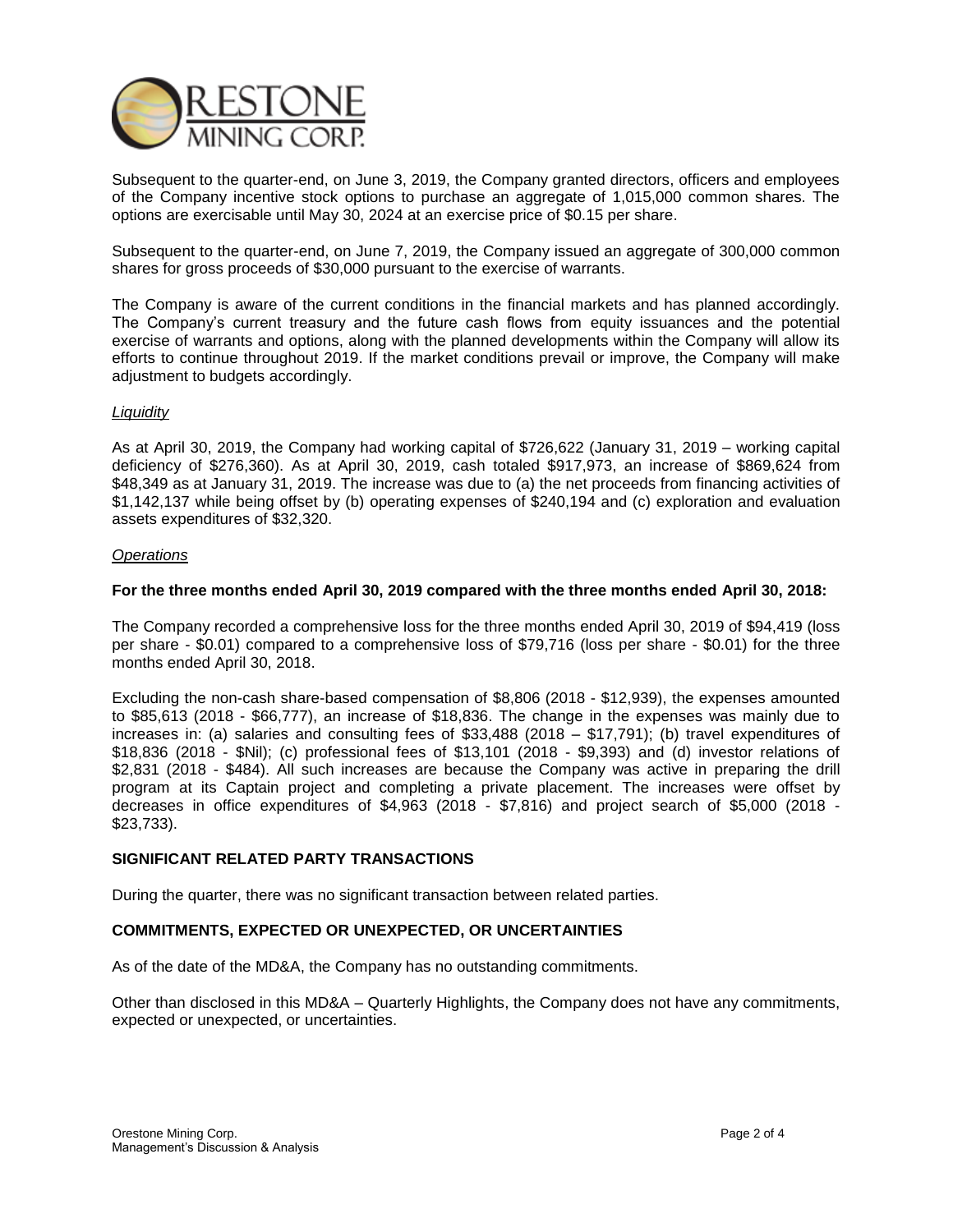

# **RISK FACTORS**

In our MD&A filed on SEDAR May 31, 2019 in connection with our annual financial statements (the "Annual MD&A"), we have set out our discussion of the risk factors which we believe are the most significant risks faced by Orestone. An adverse development in any one risk factor or any combination of risk factors could result in material adverse outcomes to the Company's undertakings and to the interests of stakeholders in the Company including its investors. Readers are cautioned to take into account the risk factors to which the Company and its operations are exposed. To the date of this document, there have been no significant changes to the risk factors set out in our Annual MD&A.

# **DISCLOSURE OF OUTSTANDING SHARE DATA**

The authorized share capital of the Company consists of an unlimited number of common shares without par value. The following is a summary of the Company's outstanding share data as at April 30, 2019 and June 28, 2019:

|                                         | Issued and outstanding |               |
|-----------------------------------------|------------------------|---------------|
|                                         | April 30, 2019         | June 28, 2019 |
| Common shares outstanding               | 23,504,533             | 23,804,533    |
| Stock options                           | 1,135,000              | 2,150,000     |
| Warrants                                | 14,433,424             | 14,133,424    |
| Fully diluted common shares outstanding | 39,072,957             | 40,087,957    |

### **QUALIFIED PERSON**

The technical information reported in this MD&A has been reviewed and approved by Mr. Gary Nordin P. Geo., the Company's Senior Consulting Geologist. Mr. Nordin is a Professional Geoscientist and member of the Professional Engineers and Geoscientist Association of British Columbia (APGEBC) and a qualified person as defined by NI 43- 101.